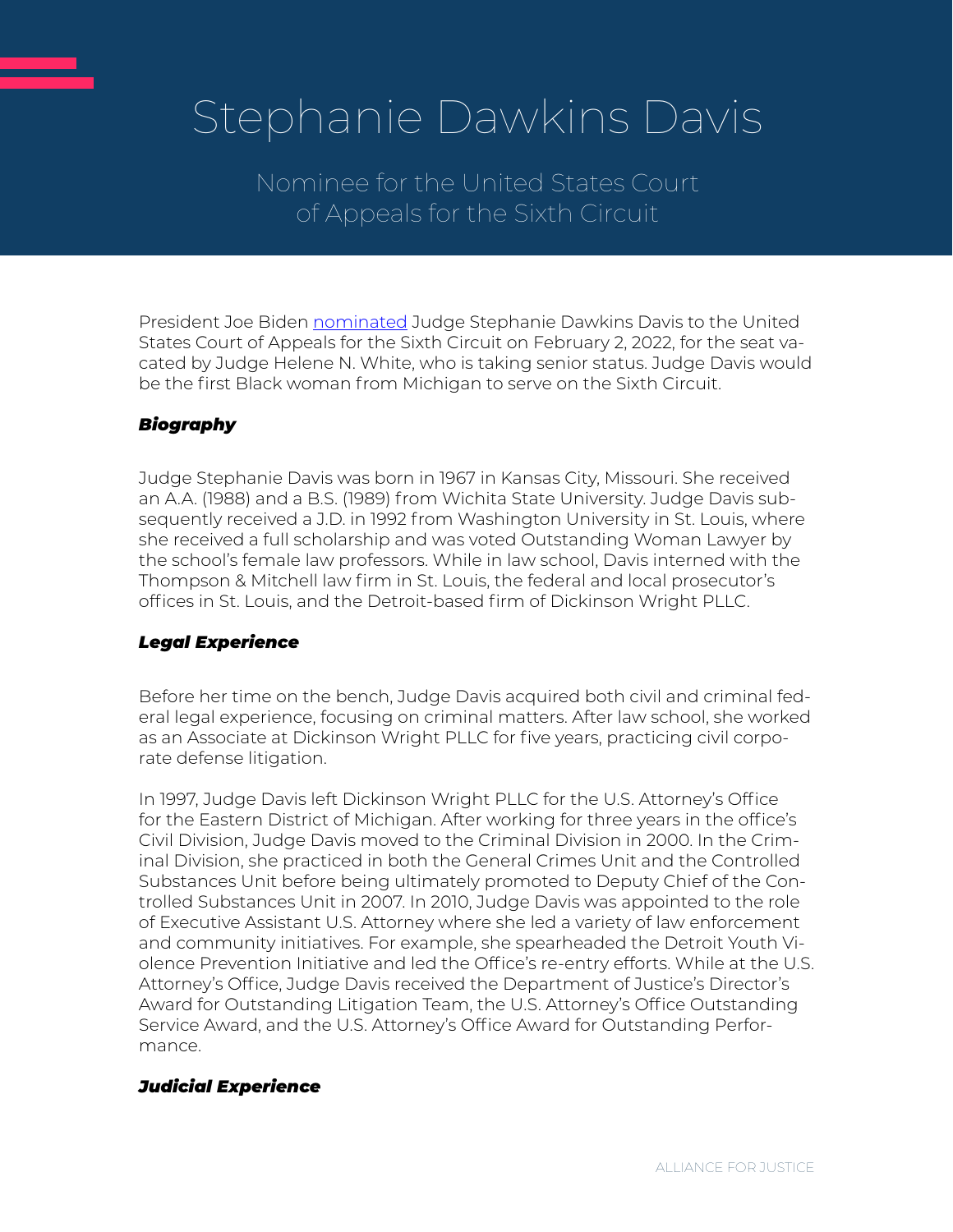From January 2016 to December 2019, Judge Davis served as a U.S. Magistrate Judge for the U.S. District Court for the Eastern District of Michigan after being selected by the judges on that court. In March 2019, Judge Davis was nominated to the U.S. District Court for the Eastern District of Michigan by former President Trump. She was confirmed by voice vote of the U.S. Senate in December 2019.

### Civil Law

#### Disability Rights

Judge Davis has regularly adjudicated disability rights matters. In *[Schuette v.](https://casetext.com/case/schuette-v-rand)  [Rand](https://casetext.com/case/schuette-v-rand)*, plaintiff Tommy Schuette filed a complaint against Sheriff Steven Rand, claiming he was discriminated against based on disability. Schuette, who was a police officer in the Sheriff's Department, suffered from hearing loss and post-traumatic stress disorder. Judge Davis dismissed the claims against the defendant because plaintiff could not sue the Sheriff in his individual capacity but allowed Schuette's claims against the county to move forward.

In *[Cummings v. Klee](https://casetext.com/case/cummings-v-klee-2)*, an incarcerated plaintiff sued prison officials for violating the Americans with Disabilities Act (ADA), for medical malpractice, and for violating multiple Constitutional Amendments. Plaintiff, who was 68-years old, had difficulty with ambulation and had been denied full-time use of a wheelchair or a wheelchair-accessible cell. The plaintiff was forced to scoot around the prison on the ground and pull himself up by rails to navigate stairs. Judge Davis recommended that his ADA claim against the prison warden could move forward. After the U.S. District judge adopted the recommendations, the plaintiff died, and his estate settled the case with the remaining defendant.

In *Wilkerson v. Commissioner of Social Security*, plaintiff Wilkerson applied for disability, was denied, and appealed the denial. Judge Davis found that the Administrative Law Judge's (ALJ) report was internally inconsistent in denying plaintiff's application for disability and determining the amount of work she could perform. Judge Davis's granting of summary judgement to Plaintiff and remand to the ALJ was **[adopted](https://casetext.com/case/wilkerson-v-commr-of-soc-sec-4)** by the district court.

#### First Amendment

Judge Davis has made decisions that consistently protect First Amendment rights. In Conway v. Purves, Muslim men who were incarcerated had been denied sufficient food during Ramadan, where fasting concludes at sundown. Judge Davis, then a U.S. Magistrate Judge, found that plaintiffs' First and Eighth Amendment claims defeated summary judgement. Her report and recommendation was [adopted](https://casetext.com/case/conway-v-purves-5) by the U.S. District Judge and Judge Davis oversaw the case's settlement. In Maye v. Klee, plaintiff was an incarcerated Muslim man who was prevented from participating in Eid El Fitr because he was a member of a minority Muslim sect. As a U.S. Magistrate judge, Judge Davis recommended that Plaintiff should be granted summary judgment on his First Amendment Free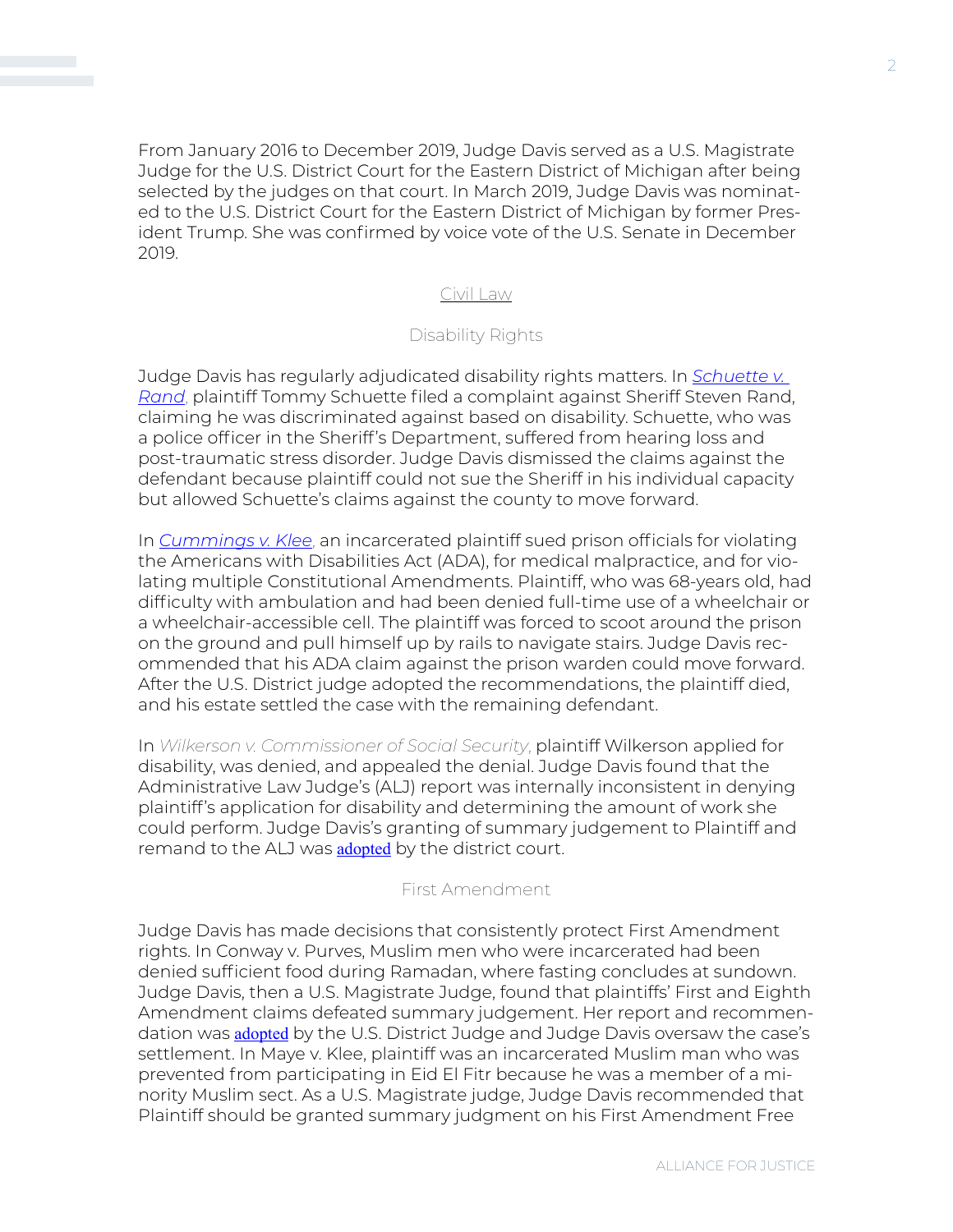Exercise and Establishment Clause claims. Her recommendation was adopted by the district court and later *[affirmed](https://casetext.com/case/maye-v-klee-3)* by the Sixth Circuit.

#### Voting Rights

In *Priorities USA v. Nessel*, voter mobilization organizations [sued](https://casetext.com/case/priorities-usa-v-nessel-3) the Michigan Attorney General, claiming that state laws governing absentee ballots and voter transportation violated the First and Fourteenth Amendments. Judge Davis issued a preliminary injunction, finding in favor of plaintiffs' position on the voter transportation law, which prohibited organizations from spending money to transport voters to the polls, but not the absentee ballot law. The Michigan House of Representatives and Senate moved for an emergency stay of the district court's injunction. The Sixth Circuit [granted](https://law.justia.com/cases/federal/appellate-courts/ca6/20-1931/20-1931-2020-10-21.html) the stay and reversed Judge Davis's decision despite a vigorous [dissent](https://law.justia.com/cases/federal/appellate-courts/ca6/20-1931/20-1931-2020-10-21.html) pointing out that 49 other states allow such voter transportation to take place. Litigation on the case merits is ongoing.

In Detroit Unity Fund v. Whitmer, plaintiffs sought injunctive relief to prevent Michigan from enforcing a local ballot collection signature deadline. Plaintiffs argued that the COVID-19 pandemic hd impaired their ability to collect the necessary signatures. Judge Davis denied the plaintiffs' emergency motion for preliminary injunction. The decision was [affirmed](https://casetext.com/case/detroit-unity-fund-v-whitmer) by the Sixth Circuit.

#### Criminal Law

During her time on the bench, Judge Davis has also adjudicated a number of criminal cases. For example, in *[United States v. Stone](https://casetext.com/case/united-states-v-stone-225)*, defendant Stone filed a motion to suppress evidence, claiming that police had violated the constitution by pulling him over and conducting a search. Among other things, Stone objected to police stopping his car after running his license plate through an insurance database and finding that he lacked insurance; he argued that this did not provide reasonable suspicion of criminal activity. Judge Davis disagreed, holding that because driving without insurance is a misdemeanor, police had justification for pulling him over, and denied the motion to suppress.

Judge Davis has ruled on several compassionate release cases related to the COVID-19 pandemic. In *[United States v. Coates,](https://casetext.com/case/united-states-v-coates-30)* Judge Davis granted compassionate release to defendant Coates, finding that extraordinary and compelling reasons existed. Coates had pre-existing conditions of hypertension and epileptic seizures, needed surgery for another health condition, was at high risk of serious illness based on age and race, and had already contracted (and re-contracted) COVID-19 in a prison with a sustained outbreak. Given these facts, and that Coates served the majority of his sentence for a non-violent crime, he was compassionately released to home confinement for the remainder of his sentence. In *[United States v. Fleming](https://casetext.com/case/united-states-v-fleming-122)*, Judge Davis denied compassionate release to defendant Fleming. Fleming, who suffered from sickle cell anemia and hypertension, along with mental disabilities, was vaccinated and housed in a jail without an outbreak. Judge Davis found that these facts did not amount to